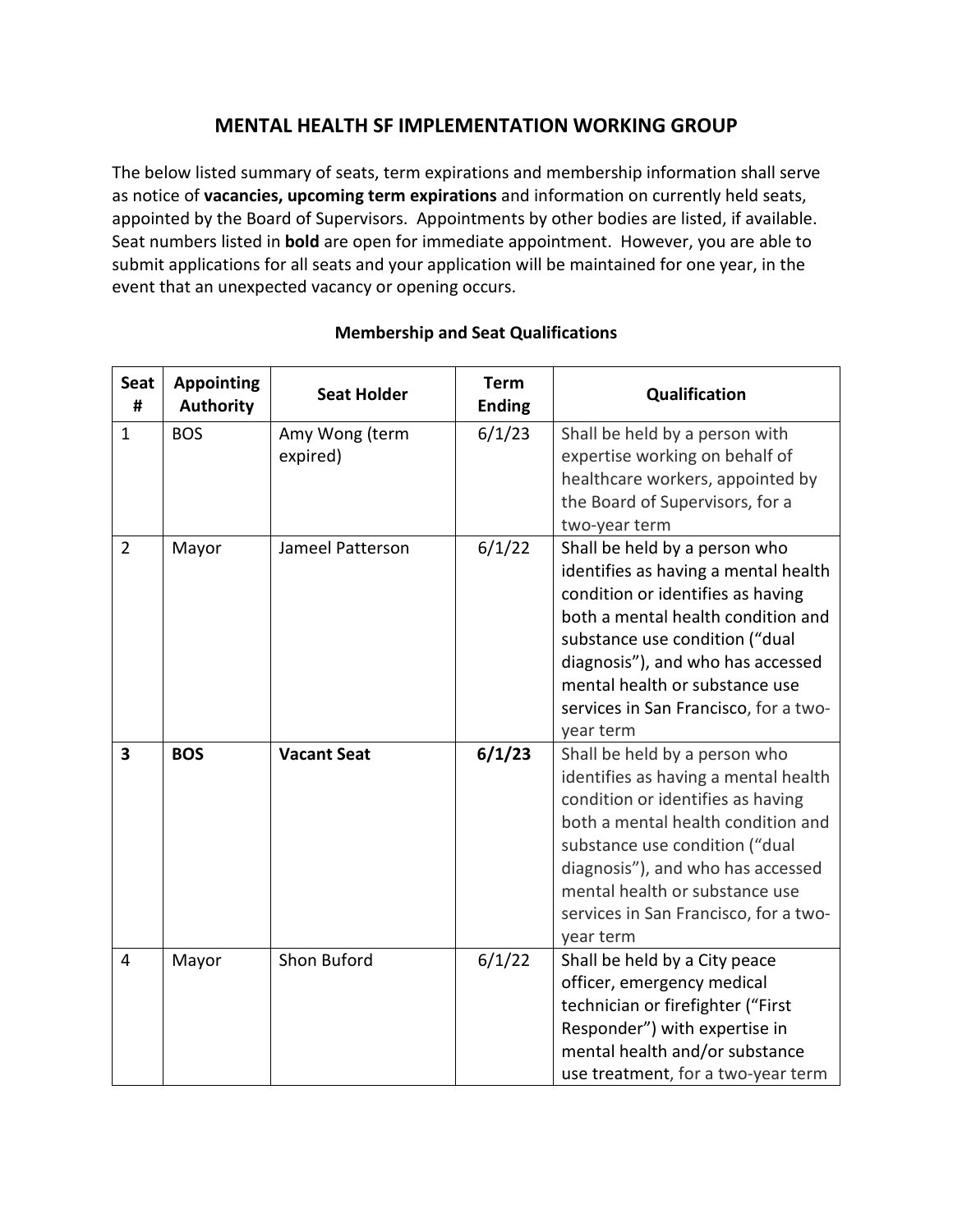| <b>Seat</b><br># | <b>Appointing</b><br><b>Authority</b> | <b>Seat Holder</b>                        | <b>Term</b><br><b>Ending</b> | Qualification                                                                                                                                                                                         |
|------------------|---------------------------------------|-------------------------------------------|------------------------------|-------------------------------------------------------------------------------------------------------------------------------------------------------------------------------------------------------|
| 5                | Mayor                                 | Dr. Vitka Eisen                           | 6/1/23                       | Shall be held by a substance use<br>treatment provider with expertise<br>in mental health treatment and<br>harm reduction, for a two-year<br>term                                                     |
| 6                | <b>BOS</b>                            | <b>Steve Fields</b><br>(Residency Waived) | 6/1/22                       | Shall be held by a substance use<br>treatment provider with expertise<br>in mental health treatment and<br>harm reduction, for a two-year<br>term                                                     |
| $\overline{7}$   | <b>BOS</b>                            | Andrea Salinas (term<br>expired)          | 6/1/23                       | Shall be held by a mental health or<br>substance use treatment provider<br>with experience working with<br>criminal system-involved patients,<br>for a two-year term                                  |
| 8                | <b>BOS</b>                            | Dr. Monique LeSarre                       | 6/1/22                       | Shall be held by a psychiatrist or<br>other behavioral health<br>professional with expertise<br>providing services to transitional<br>age youth (ages 18-24) in San<br>Francisco, for a two-year term |
| 9                | Mayor                                 | Dr. Scott Arai                            | 6/1/23                       | Shall be held by a person with<br>experience in the management or<br>operation of residential treatment<br>programs, for a two-year term                                                              |
| 10               | Mayor                                 | Dr. Ana Gonzalez                          | 6/1/22                       | Shall be held by an employee of<br>the Department of Public Health<br>with expertise in working dually<br>diagnosed persons, for a two-year<br>term                                                   |
| 11               | <b>BOS</b>                            | Sara Shortt (term<br>expired)             | 6/1/23                       | Shall be held by a person with<br>experience providing supportive<br>housing in San Francisco, for a two-<br>year term                                                                                |
| 12               | Mayor                                 | Dr. Hali Hammer                           | 6/1/22                       | Shall be held by an employee of<br>the Department of Public Health<br>with experience in health systems<br>or hospitals administration, for a<br>two-year term                                        |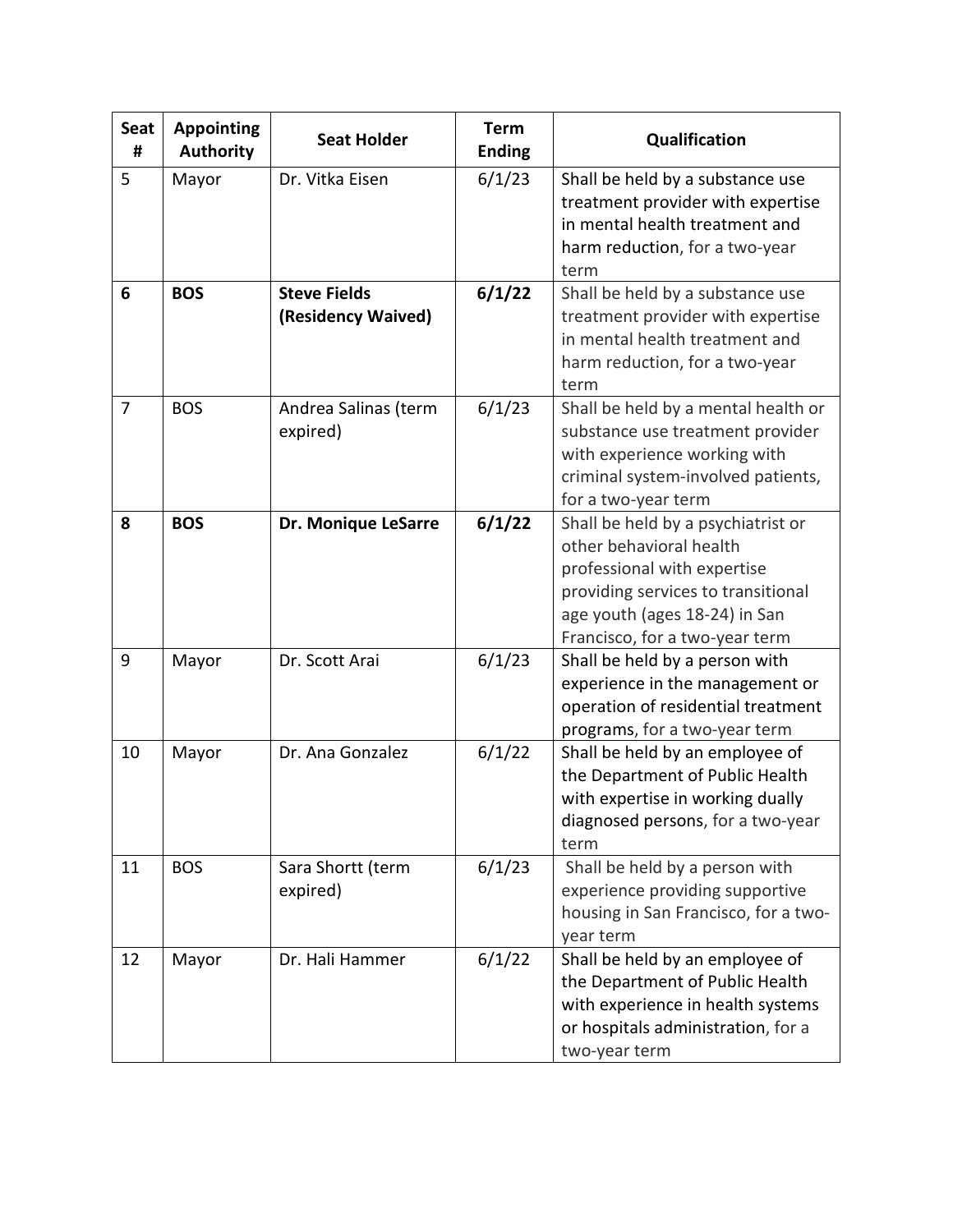| Seat<br># | Appointing<br><b>Authority</b> | <b>Seat Holder</b> | Term<br><b>Ending</b> | Qualification                                                           |
|-----------|--------------------------------|--------------------|-----------------------|-------------------------------------------------------------------------|
| 13        | City<br>Attorney               | Kara Chien         | 6/1/22                | Shall be held by a person with<br>expertise in the field of health law, |
|           |                                |                    |                       | for a two-year term                                                     |

## **BOARD OF SUPERVISORS (BOS) APPLICATION FORMS AVAILABLE HERE**

- English [https://sfbos.org/sites/default/files/vacancy\\_application.pdf](https://sfbos.org/sites/default/files/vacancy_application.pdf)
- [中文](https://sfbos.org/sites/default/files/vacancy_application_CHI.pdf) [https://sfbos.org/sites/default/files/vacancy\\_application\\_CHI.pdf](https://sfbos.org/sites/default/files/vacancy_application_CHI.pdf)
- [Español](https://sfbos.org/sites/default/files/vacancy_application_SPA.pdf) [https://sfbos.org/sites/default/files/vacancy\\_application\\_SPA.pdf](https://sfbos.org/sites/default/files/vacancy_application_SPA.pdf)
- [Filipino](https://sfbos.org/sites/default/files/vacancy_application_FIL.pdf) [https://sfbos.org/sites/default/files/vacancy\\_application\\_FIL.pdf](https://sfbos.org/sites/default/files/vacancy_application_FIL.pdf)

## (For seats appointed by other Authorities please contact the Board / Commission / Committee / Task Force (see below) or the appointing authority directly.)

*Please Note: Depending upon the posting date, a vacancy may have already been filled. To determine if a vacancy for this Commission is still available, or if you require additional information, please call the Rules Committee Clerk at (415) 554-5184.*

Applications and other documents may be submitted to [BOS-Appointments@sfgov.org](mailto:BOS-Appointments@sfgov.org)

**Next Steps**: Applicants who meet minimum qualifications will be contacted by the Rules Committee Clerk once the Rules Committee Chair determines the date of the hearing. Members of the Rules Committee will consider the appointment(s) at the meeting and applicant(s) may be asked to state their qualifications. The appointment of the individual(s) who is recommended by the Rules Committee will be forwarded to the Board of Supervisors for final approval.

The Mental Health SF Implementation Working Group ("Working Group") was established to advise the Mental Health Board or any successor agency, the Health Commission, the Department of Public Health, the Mayor, and the Board of Supervisors, and may advise the Health Authority, on the design, outcomes, and effectiveness of Mental Health SF. The Working Group shall work with the Controller and the Department of Human Resources to conduct a staffing analysis of both City and nonprofit mental health service providers to determine whether there are staffing shortages that impact the providers' ability to provide effective and timely mental health services.

The Working Group shall consist of 13 members, as follows:

Appointed by the Board of Supervisors:

• Seat 1: Shall be held by a person with expertise working on behalf of healthcare workers.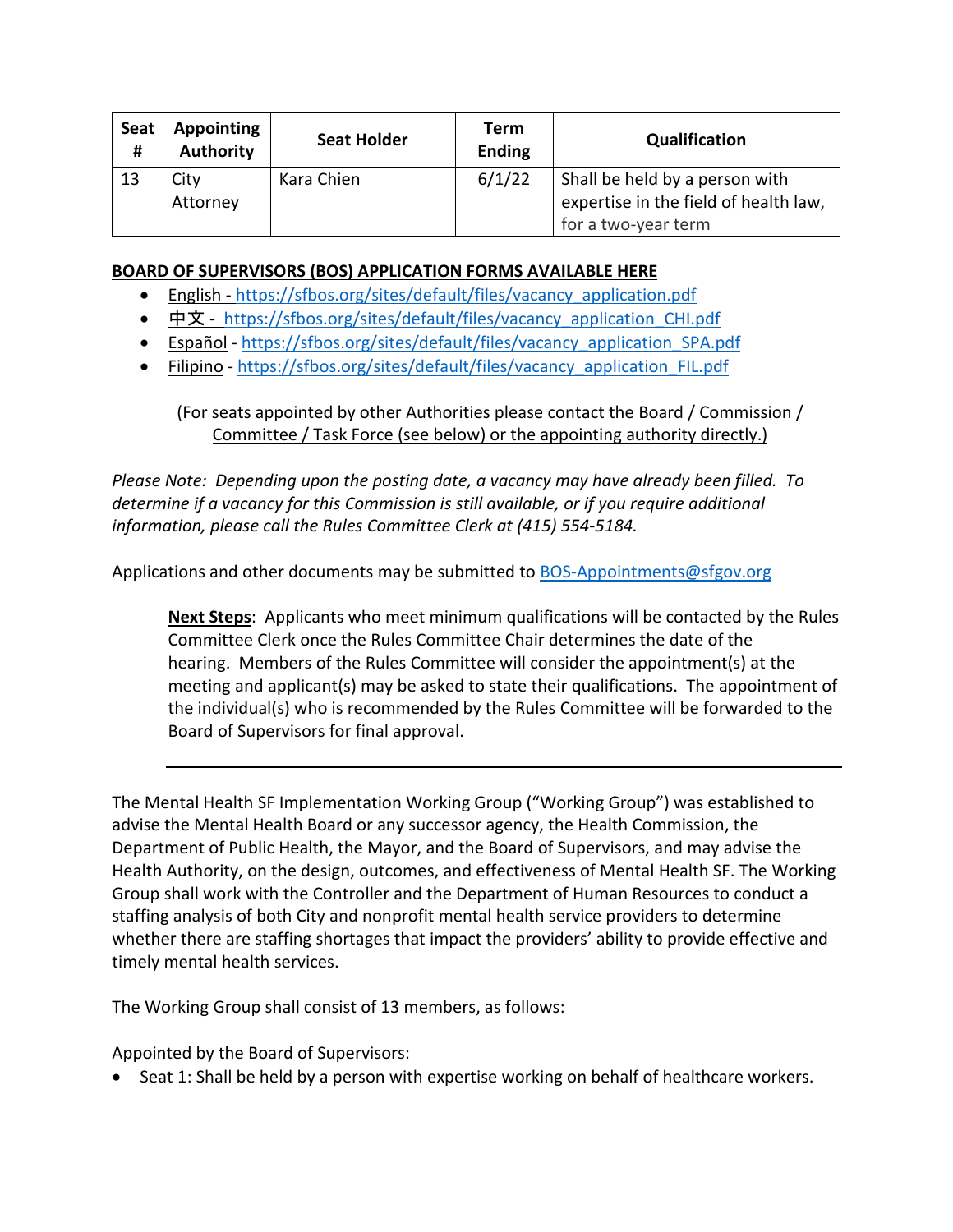- Seat 3: Shall be held by a person who identifies as having a mental health condition or identifies as having both a mental health condition and substance use condition ("dual diagnosis"), and who has accessed mental health or substance use services in San Francisco.
- Seat 6: Shall be held by a substance use treatment provider with expertise in mental health treatment and harm reduction.
- Seat 7: Shall be held by a mental health or substance use treatment provider with experience working with criminal system-involved patients.
- Seat 8: Shall be held by a psychiatrist or other behavioral health professional with expertise providing services to transitional age youth (ages 18-24) in San Francisco.
- Seat 11: Shall be held by a person with experience providing supportive housing in San Francisco.

Appointed by the Mayor:

- Seat 2: Shall be held by a person who identifies as having a mental health condition or identifies as having both a mental health condition and substance use condition ("dual diagnosis"), and who has accessed mental health or substance use services in San Francisco.
- Seat 4: Shall be held by a City peace officer, emergency medical technician or firefighter ("First Responder") with expertise in mental health and/or substance use treatment.
- Seat 5: Shall be held by a substance use treatment provider with expertise in mental health treatment and harm reduction.
- Seat 9: Shall be held by a person with experience in the management or operation of residential treatment programs.
- Seat 10: Shall be held by an employee of the Department of Public Health with expertise in working dually diagnosed persons.
- Seat 12: Shall be held by an employee of the Department of Public Health with experience in health systems or hospitals administration.

Appointed by the City Attorney:

• Seat 13: Shall be held by a person with expertise in the field of health law.

Members shall serve for two-year terms, beginning on June 1, 2020; provided, however, the term of the initial appointees in Seats 1, 3, 5, 7, 9 and 11 shall be one year, expiring on June 1, 2021. Initial appointments shall be made within 90 days of the effective date of Administrative Code, Article XLIV.

The Department of Public Health shall provide administrative and clerical support for the Working Group. The following departments shall have one representative attend meetings of the Working Group to be available for consultation: the Department of Public Health, the Human Services Agency, the Department of Aging and Adult Services, and the Department of Homelessness and Supportive Housing.

Reports: No later than October 1, 2020, and every year thereafter, the Working Group shall submit a written report on its progress to the Board of Supervisors, the